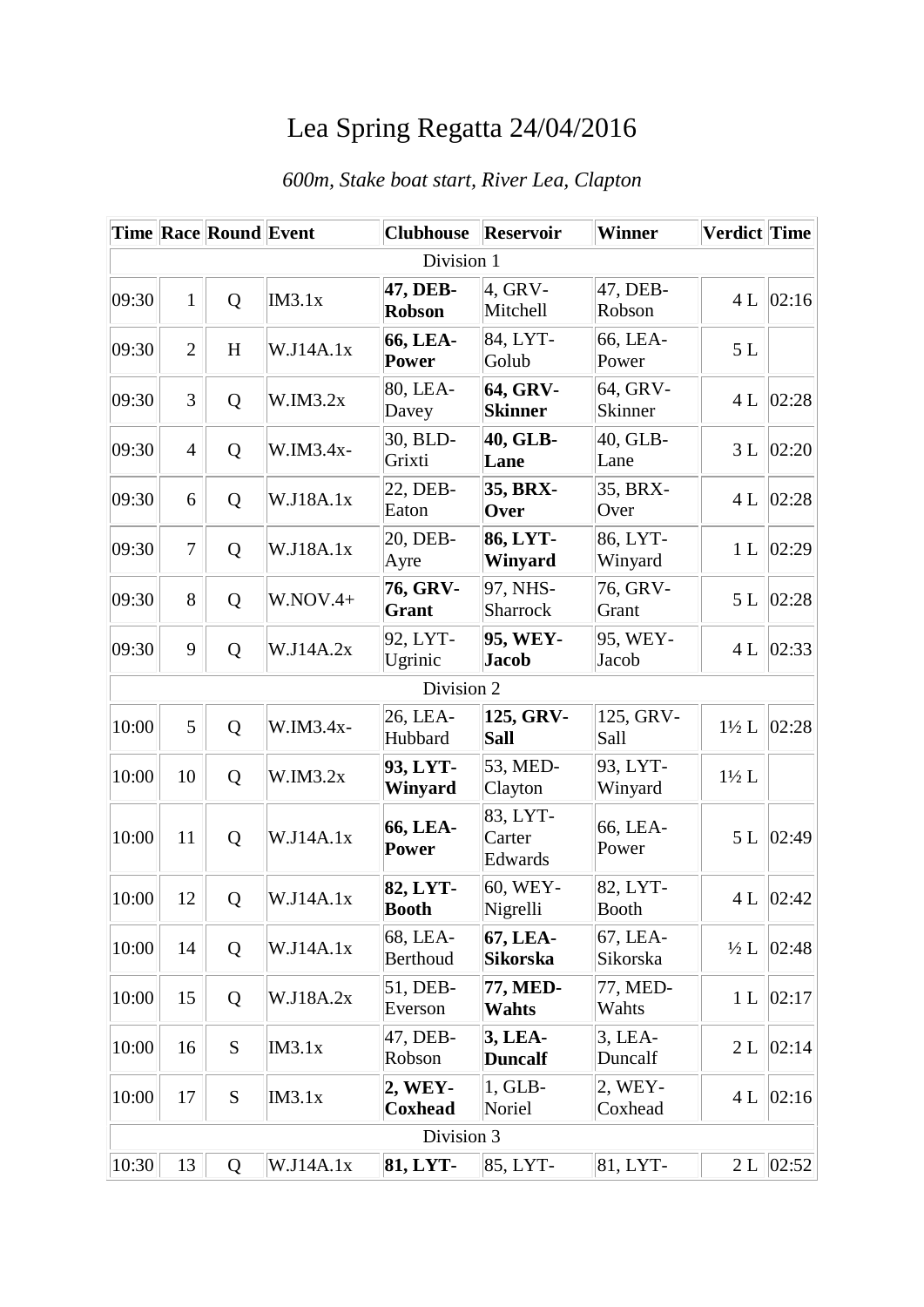|       |    |           |            | Hammond                       | Ugrinic                           | Hammond                     |                  |               |
|-------|----|-----------|------------|-------------------------------|-----------------------------------|-----------------------------|------------------|---------------|
| 10:30 | 19 | S         | $IM3.4+$   | 25, MED-<br>Kergall           | 24, GLB-<br><b>Homer</b>          | 24, GLB-<br>Homer           |                  | 1ft $ 02:16 $ |
| 10:30 | 20 | S         | W.IM3.4x-  | 40, GLB-<br>Lane              | 27, WEY-<br>Ingram                | 27, WEY-<br>Ingram          | 2L               |               |
| 10:30 | 21 | S         | W.IM3.4x-  | 125, GRV-<br>Sall             | 33, BLD-<br><b>Bosworth</b>       | 125, GRV-<br>Sall           | $\frac{1}{2}L$   | 02:26         |
| 10:30 | 22 | S         | NOV.1x     | 41, LEA-<br><b>McDonald</b>   | 43, MED-<br><b>Adams</b>          | 41, LEA-<br>McDonald        | 3L               | 02:27         |
| 10:30 | 23 | S         | NOV.1x     | 19, UKE-<br>Watts             | 23, DEB-<br><b>Robson</b>         | 23, DEB-<br>Robson          | easily           | 02:25         |
| 10:30 | 24 | S         | $NOV.4+$   | 17, UKE-<br><b>Warriner</b>   | 18, UKE-<br>Wood                  | 17, UKE-<br>Warriner        | nro              | 02:26         |
| 10:30 | 25 | S         | $W.NOV.4+$ | 73, UKE-<br>King              | 71, UKE-<br>Carroll               | 73, UKE-<br>King            | 1 <sub>L</sub>   | 02:21         |
|       |    |           |            | Division 4                    |                                   |                             |                  |               |
| 11:00 | 18 | S         | Mx.IM3.2x  | 28, GRV-<br>Ward-<br>Sutheran | 31, BLD-<br>Lubbock               | 31, BLD-<br>Lubbock         | $\frac{1}{2}$ L  | 02:20         |
| 11:00 | 26 | S         | W.NOV.1x   | 87, LYT-<br>Thomson           | 79, BRX-<br>Over                  | 79, BRX-<br>Over            | 5L               | 02:31         |
| 11:00 | 27 | S         | W.NOV.1x   | 88, LYT-<br>Smith             | 48, DEB-<br><b>Andvig</b>         | 48, DEB-<br>Andvig          | 5L               | 02:36         |
| 11:00 | 28 | S         | $NOV.4+$   | 14, GLB-<br><b>Harrison</b>   | 34, UKE-<br>Heaton                | 14, GLB-<br>Harrison        | 2L               | 02:10         |
| 11:00 | 29 | S         | $W.NOV.4+$ | 76, GRV-<br><b>Grant</b>      | 74, UKE-<br>Nowak                 | 76, GRV-<br>Grant           | disq.            |               |
| 11:00 | 30 | S         | J16A.1x    | 11, DEB-<br><b>Wroe</b>       | 12, BRX-Day                       | 11, DEB-<br>Wroe            |                  | 5 L $ 02:16 $ |
| 11:00 | 32 | S         | W.J18A.1x  | 86, LYT-<br>Winyard           | 49, DEB-<br>Tyndale-<br>Hardy     | 86, LYT-<br>Winyard         | 3L               | 02:31         |
| 11:00 | 38 | ${\bf S}$ | J17A.2x    | 9, BRX-<br>Moorby             | <b>8, WEY-</b><br><b>Thatcher</b> | 8, WEY-<br>Thatcher         | $2\frac{1}{2} L$ | 02:08         |
|       |    |           |            | Division 5                    |                                   |                             |                  |               |
| 11:30 | 33 | S         | W.J14A.1x  | 66, LEA-<br>Power             | 82, LYT-<br><b>Booth</b>          | 82, LYT-<br><b>Booth</b>    | 1 <sub>L</sub>   | 02:43         |
| 11:30 | 34 | S         | MasC/D.4+  | 45, LEA-<br>Richardson<br>(D) | 42, NOR-<br>Williams (D)          | 42, NOR-<br>Williams<br>(D) | 2L               | 02:03         |
| 11:30 | 35 | S         | W.IM3.2x   | 93, LYT-<br>Winyard           | 89, LYT-<br>Thomson               | 93, LYT-<br>Winyard         | 5L               | 02:28         |
| 11:30 | 36 | ${\bf S}$ | W.IM3.2x   | 64, GRV-                      | 75, UKE-                          | 75, UKE-                    | $1\frac{1}{2}L$  | 02:24         |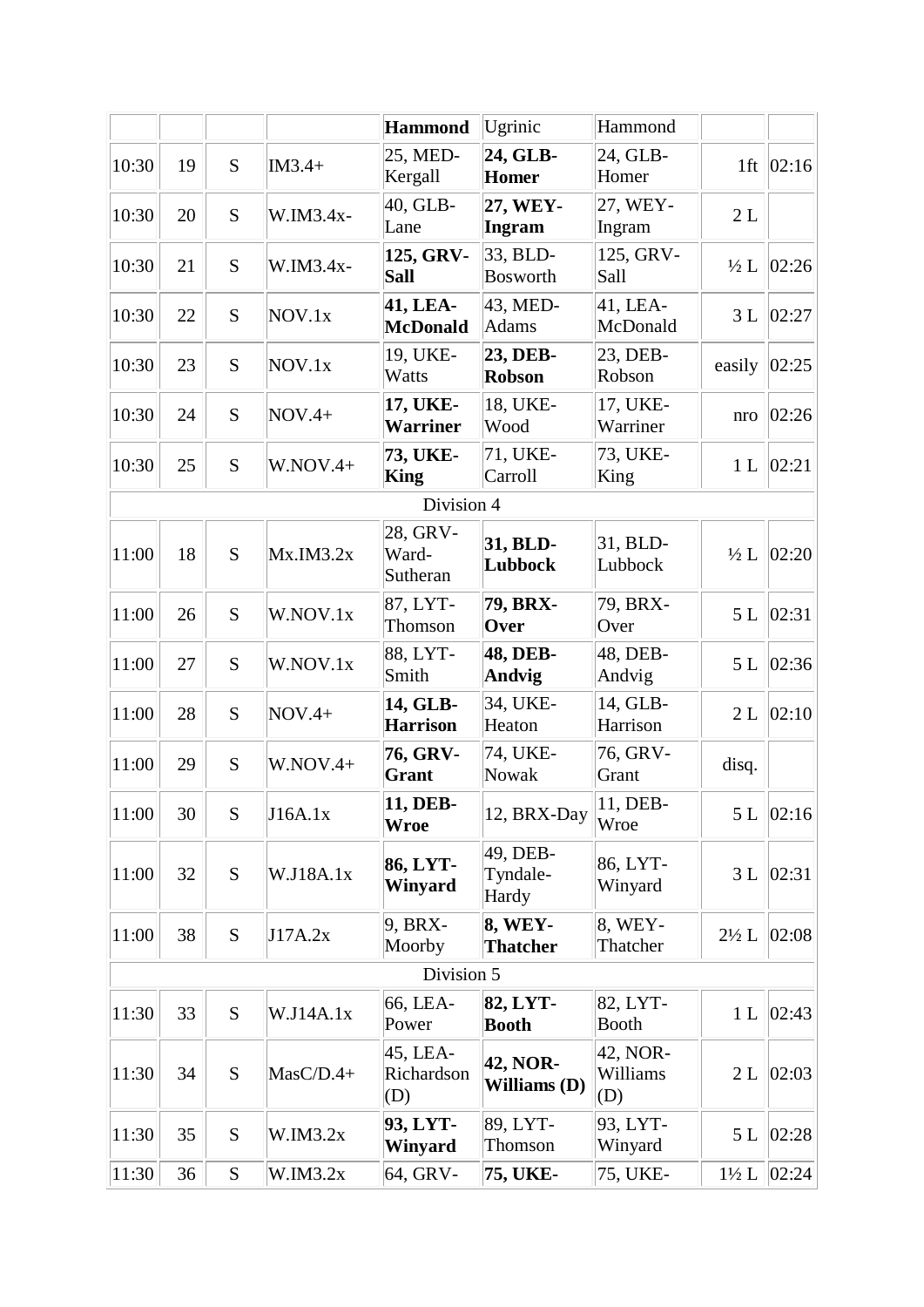|       |    |                |            | Skinner                           | <b>Edwards</b>                | Edwards                |                  |                           |
|-------|----|----------------|------------|-----------------------------------|-------------------------------|------------------------|------------------|---------------------------|
| 11:30 | 37 | S              | W.J14A.1x  | 81, LYT-<br><b>Hammond</b>        | 67, LEA-<br>Sikorska          | 81, LYT-<br>Hammond    |                  | 3 L   02:43               |
| 11:30 | 39 | S              | J16A.2x    | 107, WEY-<br>Qadir                | 106, DEB-<br>Wroe             | 106, DEB-<br>Wroe      |                  | 5 L 02:07                 |
| 11:30 | 40 | S              | W.J18A.2x  | 77, MED-<br>Wahts                 | 103, GRV-<br>Maestrini        | 77, MED-<br>Wahts      | 4L               | 02:23                     |
| 11:30 | 41 | S              | W.J18A.2x  | 58, WEY-<br><b>Goochild</b>       | 50, DEB-<br>Ayre              | 58, WEY-<br>Goochild   | 3L               | 02:18                     |
| 11:30 | 42 | S              | W.J15A.2x  | 94, LYT-<br><b>Tombolis</b>       | 100, BRX-<br>Lewis            | 94, LYT-<br>Tombolis   | $2\frac{1}{2}$ L | 02:31                     |
|       |    |                |            | Division 6                        |                               |                        |                  |                           |
| 12:00 | 31 | S              | W.J18A.1x  | 35, BRX-<br>Over                  | 21, DEB-<br><b>Everson</b>    | 21, DEB-<br>Everson    | $1\frac{1}{2}L$  | 02:30                     |
| 12:00 | 43 | S              | W.J14A.2x  | 95, WEY-<br><b>Jacob</b>          | 91, LYT-<br>Golub             | 95, WEY-<br>Jacob      | $2\frac{1}{2}$ L | 02:34                     |
| 12:00 | 44 | S              | W.J14A.2x  | 61, WEY-<br>Craig                 | 105, WEY-<br>Hodge            | 61, WEY-<br>Craig      | nro              | 02:46                     |
| 12:00 | 45 | S              | Mx.MasD.2x | 114, BLD-<br>Gibson               | 111, HIL-<br>Koepp            | 111, HIL-<br>Koepp     | 1L               |                           |
| 12:00 | 46 | $\overline{F}$ | IM3.1x     | 3, LEA-<br><b>Duncalf</b>         | 2, WEY-<br>Coxhead            | $3,LEA-$<br>Duncalf    | 2L               | 02:09                     |
| 12:00 | 47 | ${\bf F}$      | IM3.2-     | 16, UKE-<br>Laws                  | 52, WEY-<br><b>Neame</b>      | 52, WEY-<br>Neame      | $5 L$            |                           |
| 12:00 | 48 | $\mathbf F$    | IM3.2x     | 55, LEA-<br>Johnstone             | 56, LEA-<br><b>Donald</b>     | 56, LEA-<br>Donald     | 2L               | 01:56                     |
| 12:00 | 49 | $\overline{F}$ | W.IM3.2x   | 93, LYT-<br>Winyard               | 75, UKE-<br><b>Edwards</b>    | 75, UKE-<br>Edwards    |                  | $\frac{1}{2}$ L $ 02:15 $ |
|       |    |                |            | Division 7                        |                               |                        |                  |                           |
| 14:00 | 51 | S              | MasD.2-    | 104, XPR-<br>Goyder               | 101, NOR-<br>Gibson           | 104, XPR-<br>Goyder    | $1\frac{1}{2}$ L |                           |
| 14:00 | 52 | ${\bf F}$      | $IM3.4+$   | 24, GLB-<br>Homer                 | 15, UKE-<br><b>Hellhammer</b> | 15, UKE-<br>Hellhammer | easily           |                           |
| 14:00 | 53 | ${\bf F}$      | W.IM3.4x-  | 27, WEY-<br>Ingram                | 125, GRV-<br>Sall             | 27, WEY-<br>Ingram     | easily           |                           |
| 14:00 | 54 | $\mathbf F$    | NOV.1x     | 41, LEA-<br>McDonald              | 23, DEB-<br><b>Robson</b>     | 23, DEB-<br>Robson     | $1\frac{1}{2}$ L | 02:18                     |
| 14:00 | 55 | ${\bf F}$      | W.NOV.1x   | 79, BRX-<br>Over                  | 48, DEB-<br>Andvig            | 48, DEB-<br>Andvig     | $1\frac{1}{4}$ L | 02:29                     |
| 14:00 | 56 | ${\bf F}$      | Invit. 2x  | 63, GRV-<br>Austin<br>[scratched] | 46, UKE-<br><b>Vinnicombe</b> | 46, UKE-<br>Vinnicombe | ro               | 02:08                     |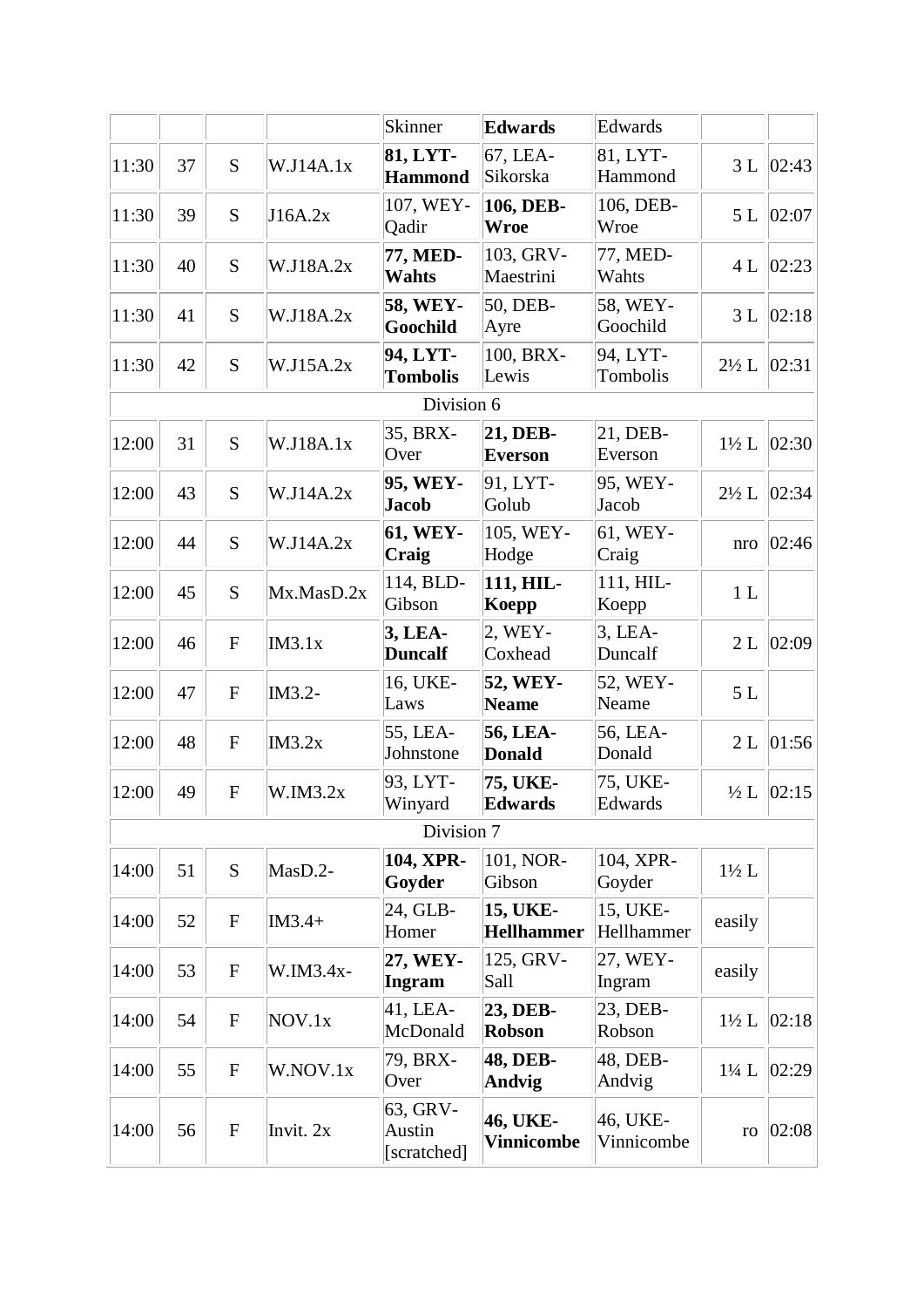| 14:00 | 57 | $\mathbf{F}$ | $J14A.4x+$              | 6, BRX-<br>Bryant-<br>Fowler       | <b>5, WEY-</b><br><b>Sheldon</b> | 5, WEY-<br>Sheldon          | easily           | 02:29       |
|-------|----|--------------|-------------------------|------------------------------------|----------------------------------|-----------------------------|------------------|-------------|
| 14:00 | 72 | ${\bf F}$    | J17A.2x                 | 8, WEY-<br><b>Thatcher</b>         | 7, GRV-<br>Santhiapillai         | 8, WEY-<br>Thatcher         | 3L               | 02:14       |
|       |    |              |                         | Division 8                         |                                  |                             |                  |             |
| 14:30 |    | S            | W.MasC/D.2x Bosworth    | 113, BLD-<br>(C)                   | 126, XPR-<br>Rose $(C)$          | 126, XPR-<br>Rose $(C)$     | 3L               | 02:31       |
| 14:30 | 50 | ${\bf F}$    | $MasC/D.4+$             | 42, NOR-<br><b>Williams</b><br>(D) | 44, XPR-<br>Goyder four<br>(C)   | 42, NOR-<br>Williams<br>(D) | 3L               | 02:03       |
| 14:30 | 58 | ${\bf F}$    | $W.IM3.4+$              | 72, UKE-<br><b>Uke Simm</b>        | 65, GRV-<br>Page                 | 72, UKE-<br>Uke Simm        | 3L               | 02:16       |
| 14:30 | 59 | $\mathbf{F}$ | $Mx.NOV.4x+$            | 118, BRX-<br>Cacciola              | 121, NHS-<br>Sharrock            | 118, BRX-<br>Cacciola       | 5L               | 02:21       |
| 14:30 | 60 | $\mathbf F$  | J16A.1x                 | 11, DEB-<br><b>Wroe</b>            | 10, DEB-<br>Goodwyn              | 11, DEB-<br>Wroe            | $2\frac{1}{2}$ L | 02:10       |
| 14:30 | 61 | ${\bf F}$    | J15A.1x                 | 78, BRX-<br>Long                   | 96, MED-<br><b>Mutton</b>        | 96, MED-<br>Mutton          | $1\frac{1}{2}L$  | 02:20       |
| 14:30 | 62 | $\mathbf{F}$ | MasA/F.1x<br><b>INV</b> | 122, GLB-<br>Noriel $(B)$          | 117, STN-<br>Tollett (F)         | 117, STN-<br>Tollett (F)    | $5 L$            |             |
| 14:30 | 63 | $\mathbf F$  | $MasC.4x-$              | 120, LEA-<br><b>McDonald</b>       | 110, HIL-<br>Hale                | 120, LEA-<br>McDonald       | 4L               | 02:07       |
|       |    |              |                         | Division 9                         |                                  |                             |                  |             |
| 15:00 | 64 | ${\bf F}$    | Mx.IM3.2x               | 31, BLD-<br>Lubbock                | 32, BLD-<br>Grixti               | 31, BLD-<br>Lubbock         | 5L               | 02:34       |
| 15:00 | 65 | F            | J14A.1x                 | 54, MED-<br><b>Mutton</b>          | 98, BRX-Day                      | 54, MED-<br>Mutton          | easily $ 02:23 $ |             |
| 15:00 | 66 | ${\bf F}$    | W.MasF.1x               | 13, WEY-<br><b>Morris</b>          | 29, GRV-<br>Johnson              | 13, WEY-<br>Morris          | easily           | 02:51       |
| 15:00 | 67 | ${\bf F}$    | W.J18A.1x               | 21, DEB-<br>Everson                | 86, LYT-<br>Winyard              | 86, LYT-<br>Winyard         | $1\frac{3}{4}$ L | 02:29       |
| 15:00 | 68 | ${\bf F}$    | W.J16A.1x               | 39, LYT-<br><b>Smith</b>           | 38, LYT-<br>Abbott               | 39, LYT-<br>Smith           | 4L               | 02:45       |
| 15:00 | 69 | ${\bf F}$    | W.J15A.1x               | 37, LYT-<br>Tombolis               | 36, LYT-<br>Goodall              | 36, LYT-<br>Goodall         | $2\frac{1}{2}$ L | 02:41       |
| 15:00 | 70 | ${\bf F}$    | W.J14A.1x               | 82, LYT-<br><b>Booth</b>           | 81, LYT-<br>Hammond              | 82, LYT-<br><b>Booth</b>    | 2L               | 02:42       |
| 15:00 | 73 | ${\bf F}$    | J16A.2x                 | 106, DEB-<br><b>Wroe</b>           | 115, BRX-<br>Day                 | 106, DEB-<br>Wroe           | easily           | 02:00       |
|       |    |              |                         | Division 10                        |                                  |                             |                  |             |
| 15:30 | 71 | ${\bf F}$    | MasD.2-                 | 104, XPR-                          | 102, NOR-                        | 104, XPR-                   |                  | 2 L   02:14 |